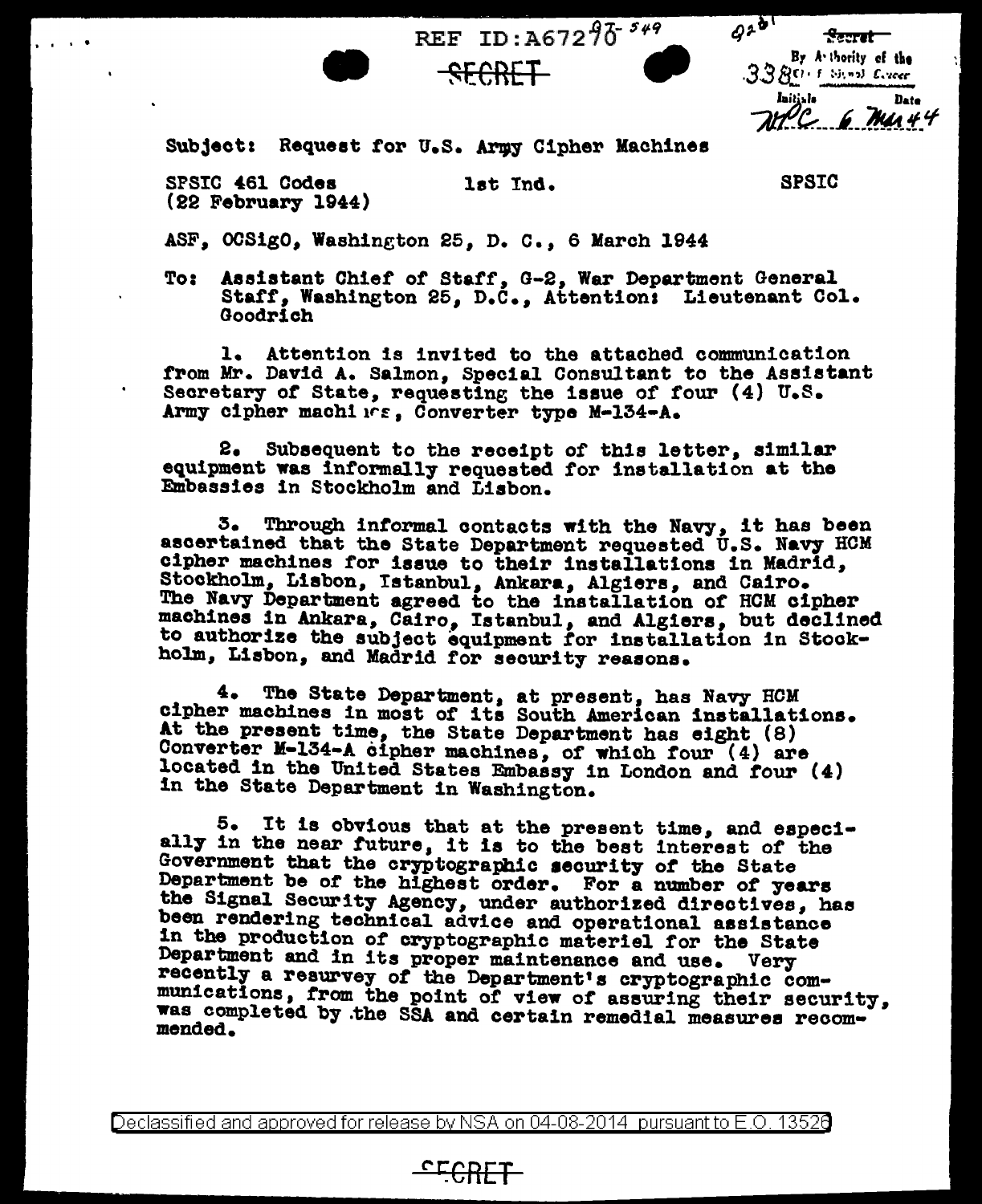SPSIC 461 Codes

•

. .

SPSIC 6 March 1944

6. In order to facilitate production *or* cryptographic systems, training of code clerks, maintenance of equipment, and handling of traffic, it is desirable that the same basic mechanisms *or* cryptographic equipment be used throughout an organization. This is not the situation in the State Department communications net at the present time, since both HOM and M-134-A cipher machines are now in use. The following three plans are offered as possible solutions to this problem:

REF ID:A67270 SECRET •

Plan a.-- The United States Army has available thirty (30) Converter type M-134-A cipher machines. This equipment is obsolete so far as U.S. Army use is concerned and could be is obsore as it as once many doom is concerned the coard of the case may be. The Military Attache would be responsible for maintaining its physical and cryptographic security. The for maintaining its physical and cryptographic security. The equipment could be operated under his direct supervision by United States Army personnel who would be furnished for this purpose. The principal disadvantages of this plan are that  $(1)$  the equipment is difficult to maintain and keep in steady service; (2) since this type is obsolete no more machines are being manufactured and therefore if it were desirable or necessary to extend the distribution within the State Department none would be available; (3) even if no more machines were needed the matter of supplying replacement parts tor those now on hand would present great difficulties; and (4) as the machines get older it would be increasingly difficult to maintain them. Military personnel for this purpose and for their efficient operation would have to be provided on a more or less permanent basis.

Plan b.-- An alternate plan would be to make available a new U.S. Army device called Converter M-325 for State<br>Department use. This is a hand-operated device permitting relatively low speed operation, it being approximately **relatively** low speed operation, it being approximately but it affords far greater security than does the latter. The cryptographic principles involved in the device are similar to those of the German Enigma; however, the mechanical design of the M-325 is superior to the German design, and offers considerably greater possibilities for variation, therefore making the machine far more secure than the Enigma. The M-325 device could be provided for the State Department<br>and all Embassies and Legations requiring high-level crypto-<br>graphic systems. It would be necessary to train State Department personnel at these installations in the use and

2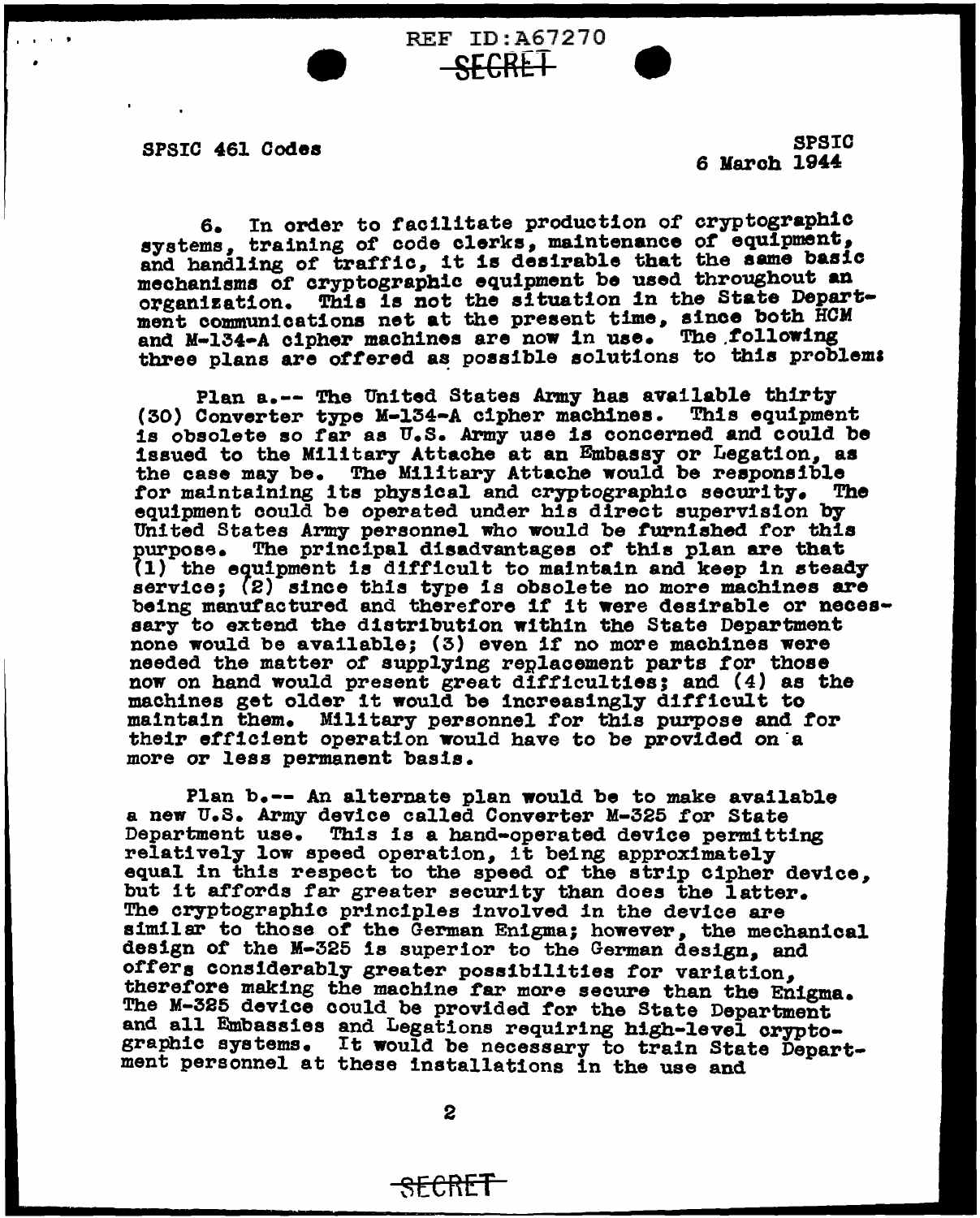SPSIC 461 Codes SPSIC

6 March 1944

maintenance of the equipment; however, it is quite simply constructed and relatively easy to maintain. Several hundred M-325 cipher devices could be made available to the State Department for this purpose in the near future. may be possible that for the State Department code room in Washington, and tor such posts as have voluminous communications an automatic, high-speed, printing type M-325 machine machine. Such a conversion appears to be possible and would in no way jeopardize Army or Navy cryptographic communications, since the converted machines would not disclose the principles underlying the Sigaba. •

**89 BEF ID:A67270** 

Plan c.-- A composite plan embodying the principles of Plans a and  $b$ , above, would be to limit the issue of Converter M-134-A to the State Department code rooms in Washington, London, and a very few additional selected Embassies such as Madrid, Lisbon, and Stockholm. The actual selection would be accomplished through conferences between representatives of the War Department and the State Depart-<br>ment. The provisions for maintaining cryptographic and physical security would be the same as those outlined under Plan a, above. In addition, the Department and all Embassies and Legations could be provided with Converter M-325. This plan would provide automatic machines for high-level, highspeed cryptographic communications between the Department and thoseEmbassies handling large amounts of traftio and hand-operated devices for high-level, low-speed cryptographic communications between the Department and its smaller Embassies and Legations having less heavy traftic loads. The hand-operated devices could alao be used tor general intercommunication among all State Department posts. The disadvantages of this plan are that (1) the servicing and maintenance difficulties mentioned under plan a would still be present so far as concerns the M-134-A machines, (2) military operating and maintenance personnel would still have to be provided to a limited extent and (3) the high-level communication devices would be or two ditterent types, making intercommunication among all 1nstallat1ons more complicated.

7. Of the torego1ng three plans, the second (Plan b) appears to be the most advantageous and is the one recommended by the SSA. Authority for recommending it to the State Department *tor* its consideration 1s requested. Details as to

SECRE1